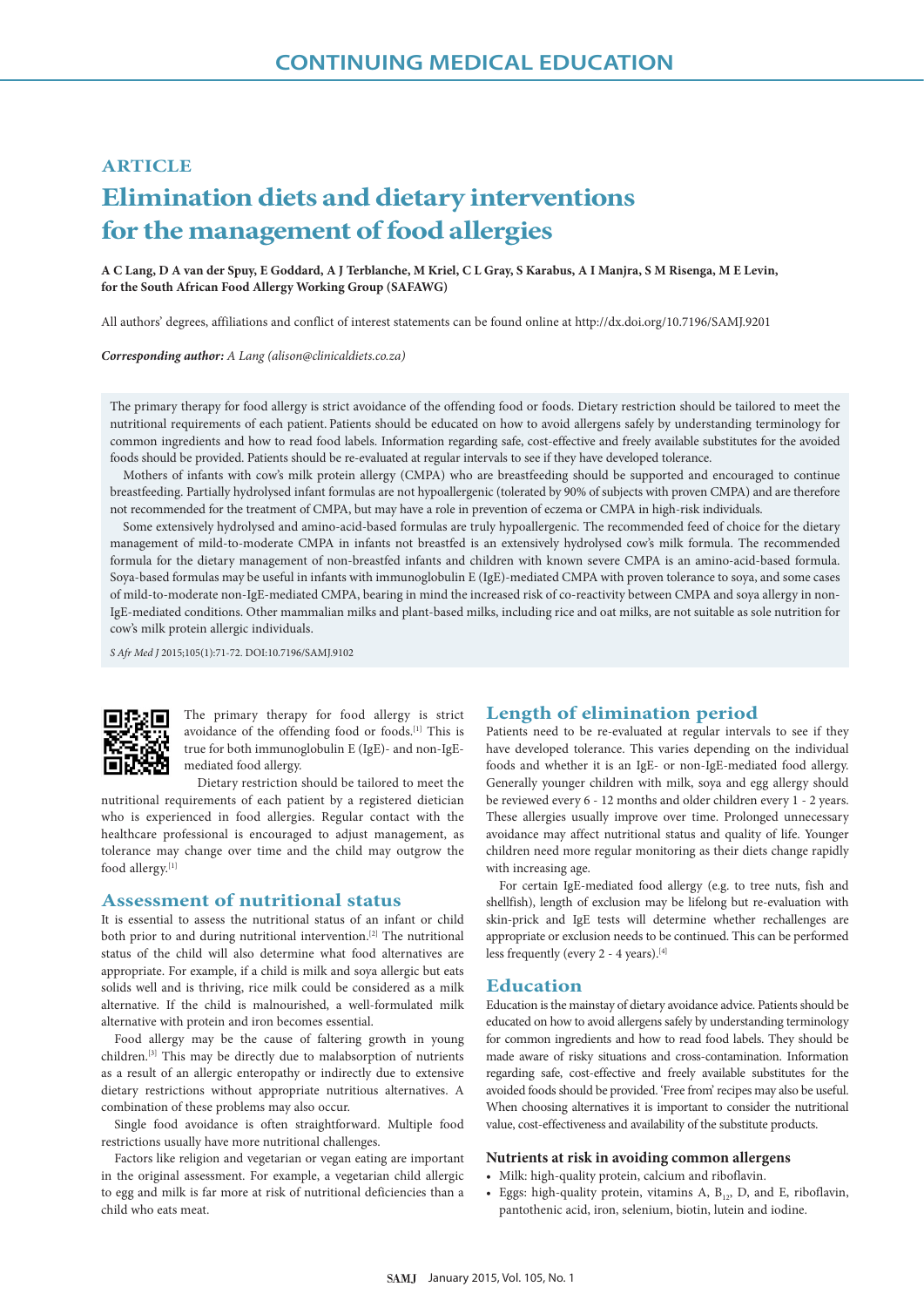**Table 1. Commercially available hypoallergenic formulas**

- Legumes (including soya), nuts and seeds: protein, fibre and a range of vitamins and minerals.
- Seafood: high-quality protein, vitamins A, D and omega 3 fatty acids in oily fish.

# **Cow's milk substitutes**

There are a variety of choices as alternative feeds for those with known cow's milk protein allergy (CMPA). Strong evidence is still lacking to guide the use of these formulas, as studies have been small and of low quality. Parents of infants and young children with CMPA should be counselled on the most appropriate formula or milk substitute to use, taking into consideration the type of reaction experienced, severity of reaction, age of the patient (need for formula as the sole or a significant part of their diet), religious and cultural views, and the cost and palatability of the feed.

## **Breastfeeding**

Mothers of infants with CMPA who are breastfeeding should be supported and encouraged to continue breastfeeding.<sup>[5,6]</sup> Although food allergens in the mother's diet are transmitted via breastmilk, they may be sufficiently modified to allow inclusion by the mother in varying amounts, as tolerated by the infant.<sup>[7]</sup> In rare circumstances, an elimination diet will need to be followed by the mother, under dietary guidance to ensure nutritional adequacy.<sup>[8]</sup> If cow's milk needs to be avoided by the mother, she needs to be on a calcium supplement to provide 1 000 mg (19 - 50 years of age) - 1 300 mg (≤18 years of age) elemental calcium/day.[9]

## **Hydrolysed and elemental formulas**

The classification of feeds as partially hydrolysed, extensively hydrolysed or elemental depends on the degree of hydrolysis and therefore the size of the resulting proteins or amino-acids.

### **Partially hydrolysed formulas**

Partially hydrolysed infant formulas have not been proven to be hypoallergenic (tolerated by 90% of subjects with proven CMPA) and are therefore not recommended for the treatment of CMPA,<sup>[1]</sup> but may have a role in prevention of eczema or CMPA in high-risk individuals.<sup>[10-12]</sup>

#### **Hypoallergenic formulae**

Some extensively hydrolysed and aminoacid-based formulas are truly hypoallergenic. Table 1 outlines the hypoallergenic formulas available in South Africa (SA).

### **Extensively hydrolysed formulas**

The recommended feed of choice for the dietary management of mild or moderate CMPA in

| Product                                | Intended age <sup>*</sup> | Description             |
|----------------------------------------|---------------------------|-------------------------|
| Amino-acid-based formulas              |                           |                         |
| Neocate (Nutricia)                     | $<$ 1 year                | Free amino-acid formula |
| Aminomed (Nutr-e-Volution)             | $<$ 1 year                | Free amino-acid formula |
| Neocate Advance (Nutricia)             | $>1$ year                 | Free amino-acid formula |
| Comidagen plus (Nutr-e-Volution)       | $>1$ year                 | Free amino-acid formula |
| <b>Extensively hydrolysed formulas</b> |                           |                         |
| Alfare (Nestle)                        | $<$ 1 year                | Whey formula            |
| Allernova Smooth (Novalac)             | $<$ 1 year                | Casein formula          |
| Pepticate (Nutricia)                   | $<$ 1 year                | Whey formula            |
| Similac Alimentum (Abbott)             | $<$ 1 year                | Casein formula          |

\* Formulas specifically formulated for infants <1 year may be used in those >1 year as a supplemental feed in appropriate quantities.

infants not breastfed is an extensively hydrolysed cow's milk formula. The cow's milk protein in these formulas has been broken down to free amino-acids and peptides <1 500 kDa, which have been proven to be hypoallergenic. By definition these formulas are effective in the treatment of 90% of infants with CMPA.<sup>[1,5,13]</sup>

Both extensively hydrolysed casein- and wheybased formulas are available in SA (Table 1). The disadvantages of these formulas are the palatability, especially noticeable in infants older than 4 months of age,  $[14]$  and higher cost.

### **Amino-acid-based (elemental) formulas**

The recommended formula for the dietary management of non-breastfed infants and children with known severe CMPA is an amino-acid-based formula,<sup>[5,15]</sup> which is the only completely non-allergenic formula.

Because of the high costs, an aminoacid-based formula has targeted use, and is specifically recommended for:

- infants with CMPA with severe or lifethreatening symptoms<sup>[1,5]</sup>
- patients with ongoing symptoms on an extensively hydrolysed formula<sup>[1]</sup>
- infants with severe growth faltering $[1]$
- in rare circumstances where a stringent exclusion diet in the breastfeeding mother has failed to resolve symptoms in the infant.

#### **Soya protein-based infant formulas**

Because of the cost constraints and poor taste acceptability in older infants of extensively hydrolysed formulas, soya protein-based infant formulas have often been given as a substitute for regular cow's milk formulas in milk-allergic infants in SA.<sup>[16]</sup>

- Soya-based formulas may be useful in: • Infants with IgE-mediated CMPA who
- have been proven to be tolerant to soya.<sup>[17]</sup> • Some cases of mild-to-moderate non-IgE-
- mediated CMPA,<sup>[18]</sup> bearing in mind the

increased risk of co-reactivity between CMPA and soya allergy in non-IgEmediated conditions. This should be done under close supervision.

Fears of harmful side-effects of phytooestrogens from soya-based infant formulas have not been proven in human studies. Further high-quality studies with statistical power are urgently needed before evidencebased recommendations can be made.<sup>[19-23]</sup>

## **Other**

## **Other mammalian milks**

- There is a high cross-reactivity between mammalian milks<sup>[1,5,24]</sup> (e.g. goat, sheep, buffalo and others). For example, 95% of children allergic to cow's milk protein react to goat's milk.[25] These milks are not suitable for CMPA individuals.
- Alternative mammalian milks, including goat's and sheep's milk, have not been modified for human infants and are not nutritionally adequate for use as sole infant formula.

#### **Cereal milks**

Plant-based milks, including rice and oat milks, are not nutritionally adequate, as they contain inadequate protein, calcium and iron. They are therefore inappropriate as a sole infant formula. They may, however, be used as a substitute in older infants, children and adults in small amounts, provided their nutritional requirements are being met by the rest of the diet.

# **Role of formula in prevention of food allergy**

A detailed description of allergy prevention is beyond the scope of this guideline. In respect of infant feeding: